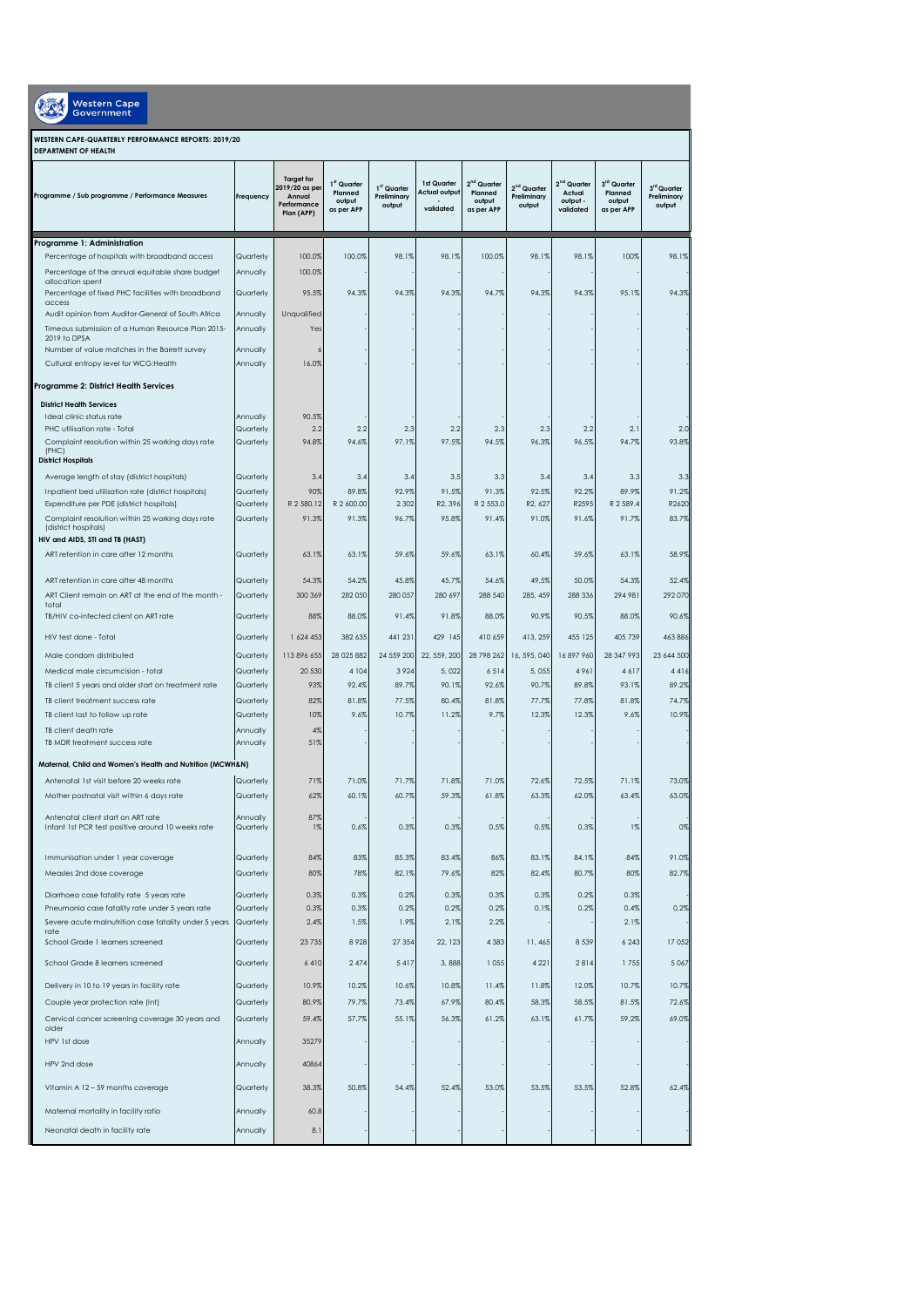| <b>Target for</b><br>$2nd$ Quarter<br>2 <sup>nd</sup> Quarter<br>3rd Quarter<br>1 <sup>st</sup> Quarter<br>1st Quarter<br>2019/20 as per<br>$2nd$ Quarter<br>1 <sup>st</sup> Quarter<br>3 <sup>rd</sup> Quarter<br>Planned<br><b>Actual output</b><br>Planned<br>Planned<br>Actual<br>Programme / Sub programme / Performance Measures<br>Frequency<br>Annual<br>Preliminary<br>Preliminary<br>Preliminary<br>output<br>output<br>output -<br>output<br>Performance<br>output<br>output<br>output<br>validated<br>as per APP<br>validated<br>as per APP<br>as per APP<br>Plan (APP)<br>Programme 3: Emergency Medical Services<br><b>Emergency Medical Services</b><br>Number of WCG: Health operational ambulances<br>249<br>Annually<br>registered and licensed<br>50.0%<br>50.0%<br>38.8%<br>38.2%<br>50.0%<br>38.4%<br>38.0%<br>50.0%<br>EMS P1 urban response under 15 minutes rate<br>Quarterly<br>EMS P1 rural response under 40 minutes rate<br>Quarterly<br>81.0%<br>81.0%<br>72.6%<br>72.2%<br>81.0%<br>73.7%<br>73.0%<br>81.0%<br>EMS inter-facility transfer rate<br>32.5%<br>32.5%<br>32.9%<br>32.6%<br>32.5%<br>33.2%<br>33.0%<br>32.5%<br>Quarterly<br>Total number of EMS emergency cases<br>Quarterly<br>488 279<br>122070<br>118 175<br>115, 257<br>122070<br>114, 539<br>144 449<br>122 070<br>Programme 4: Provincial Hospital Services<br>General (regional) Hospital<br>Actual (usable) beds in regional hospitals<br>1427<br>Annually<br>Average length of stay (regional hospitals)<br>Quarterly<br>4.0<br>4.0<br>4.1<br>4.1<br>4.0<br>4.0<br>4.0<br>4.1<br>89.5%<br>90.5%<br>90.0%<br>90.3%<br>Inpatient bed utilisation rate (regional hospitals)<br>89.7%<br>92.9%<br>91.2%<br>89.5%<br>90.3%<br>Quarterly<br>Expenditure per PDE (regional hospitals)<br>Quarterly<br>3562<br>3 3 4 5<br>R 3 081<br>R3, 218<br>3 6 0 8<br>R3, 539<br>R3 525<br>$\mathbb R$<br>3 6 2 2<br>R<br>R<br>R<br>Complaint resolution within 25 working days rate<br>96.0%<br>98.5%<br>98.6%<br>Quarterly<br>98.9%<br>98.6%<br>95.1%<br>100.0%<br>98.9%<br>(regional hospitals)<br>Mortality and morbidity review rate (regional<br>Quarterly<br>83.3%<br>84.3%<br>97.1%<br>100.0%<br>86.3%<br>97.1%<br>92.2%<br>78.4%<br>hoenitalel<br><b>Tuberculosis Hospitals</b><br>Actual (usable) beds in tuberculosis hospitals<br>1 0 2 6<br>Annually<br>100.0%<br>Mortality and morbidity review rate (TB hospitals)<br>Quarterly<br>91.7%<br>94.4%<br>100.0%<br>100.0%<br>88.9%<br>100.0%<br>94.4%<br><b>Psychiatric hospitals</b><br>1799<br>Actual (usable) beds in psychiatric hospitals<br>Annually<br>Mortality and morbidity review rate (psychiatric<br>Quarterly<br>91.7%<br>100.0%<br>100.0%<br>100.0%<br>100.0%<br>87.5%<br>87.5%<br>75.0%<br>hospitals)<br><b>Rehabilitation hospitals</b><br>Actual (usable) beds in rehabilitation hospitals<br>Annually<br>156<br>Mortality and morbidity review rate (rehabilitation<br>100.0%<br>100.0%<br>100.0%<br>100.0%<br>100.0%<br>100.0%<br>Quarterly<br>91.7%<br>66.7%<br>hospitals)<br><b>Specialised Hospitals</b><br>Complaint resolution within 25 working days rate<br>100.0%<br>100.0%<br>100.0%<br>100.0%<br>100.0%<br>100.0%<br>96.9%<br>Quarterly<br>98.1%<br>specialised hospitals)<br><b>Dental training hospitals</b><br>Oral health patient visits at dental training hospitals<br>Quarterly<br>126 801<br>34 406<br>37 233<br>35,096<br>34 945<br>34, 232<br>35 26 3<br>24 7 58<br>4 5 5 9<br>1 169<br>1 1 1 5<br>1,079<br>1,134<br>1 490<br>1449<br>Number of removable oral health prosthetic devices<br>Quarterly<br>1532<br>manufactured (dentures)<br>Programme 5: Central and Tertiary Hospitals<br><b>Central Hospitals</b><br>Actual (usable) beds in central hospitals<br>Annually<br>2 3 5 9<br>Average length of stay (central hospitals)<br>Quarterly<br>6.7<br>6.5<br>6.4<br>6.5<br>6.3<br>6.3<br>6.5<br>6.6<br>88.0%<br>90.8%<br>90.9%<br>92.5%<br>85.8%<br>Inpatient bed utilisation rate (central hospitals)<br>Quarterly<br>87.6%<br>88.7%<br>90.7%<br>Expenditure per PDE (central hospitals)<br>R 5 979<br>R 5 979<br>R 5 5 7 6<br>R5, 602<br>R 5798<br>R5, 979<br>R5 949<br>R 5 979<br>Quarterly<br>Complaint resolution within 25 working days rate<br>Quarterly<br>88.9%<br>89.7%<br>96.6%<br>96.6%<br>88.8%<br>96.2%<br>95.9%<br>89.3%<br>(central hospitals)<br>Mortality and morbidity review rate (central hospitals)<br>Quarterly<br>100.09<br>100.09<br>100.09<br>95.2<br>100.0<br>100.09<br>100.0<br>100.09<br>107.19<br><b>Tertiary Hospital</b><br>Actual (usable) beds in tertiary hospitals<br>Annually<br>272<br>Average length of stay (tertiary hospitals)<br>3.9<br>Quarterly<br>3.9<br>3.7<br>3.8<br>4.0<br>3.9<br>3.9<br>3.8<br>Inpatient bed utilisation rate (tertiary hospitals)<br>Quarterly<br>81.0%<br>81.5%<br>82.8%<br>80.6%<br>82.6%<br>78.1%<br>78.1%<br>78.6%<br>Expenditure per PDE (tertiary hospitals)<br>R 7 044<br>R 7 045<br>R6929<br>Quarterly<br>R 7 044<br>5 9 20<br>R6, 310<br>R 6774<br>R7,007<br>R6 952<br>Complaint resolution within 25 working days rate<br>100.0%<br>Quarterly<br>94.0%<br>90.5%<br>100.0%<br>95.2%<br>76.9%<br>87.8%<br>95.2%<br>(tertiary hospitals)<br>100.0%<br>100.0%<br>100.0%<br>100.0%<br>100.0%<br>Mortality and morbidity review rate (tertiary hospitals) Quarterly<br>100.0%<br>100.0%<br>66.7% |  |  |  |  |  |                 |
|-------------------------------------------------------------------------------------------------------------------------------------------------------------------------------------------------------------------------------------------------------------------------------------------------------------------------------------------------------------------------------------------------------------------------------------------------------------------------------------------------------------------------------------------------------------------------------------------------------------------------------------------------------------------------------------------------------------------------------------------------------------------------------------------------------------------------------------------------------------------------------------------------------------------------------------------------------------------------------------------------------------------------------------------------------------------------------------------------------------------------------------------------------------------------------------------------------------------------------------------------------------------------------------------------------------------------------------------------------------------------------------------------------------------------------------------------------------------------------------------------------------------------------------------------------------------------------------------------------------------------------------------------------------------------------------------------------------------------------------------------------------------------------------------------------------------------------------------------------------------------------------------------------------------------------------------------------------------------------------------------------------------------------------------------------------------------------------------------------------------------------------------------------------------------------------------------------------------------------------------------------------------------------------------------------------------------------------------------------------------------------------------------------------------------------------------------------------------------------------------------------------------------------------------------------------------------------------------------------------------------------------------------------------------------------------------------------------------------------------------------------------------------------------------------------------------------------------------------------------------------------------------------------------------------------------------------------------------------------------------------------------------------------------------------------------------------------------------------------------------------------------------------------------------------------------------------------------------------------------------------------------------------------------------------------------------------------------------------------------------------------------------------------------------------------------------------------------------------------------------------------------------------------------------------------------------------------------------------------------------------------------------------------------------------------------------------------------------------------------------------------------------------------------------------------------------------------------------------------------------------------------------------------------------------------------------------------------------------------------------------------------------------------------------------------------------------------------------------------------------------------------------------------------------------------------------------------------------------------------------------------------------------------------------------------------------------------------------------------------------------------------------------------------------------------------------------------------------------------------------------------------------------------------------------------------------------------------------------------------------------------------------------------------------------------------------------------------------------------------------------------------------------------------------------------------------------------------------------------------------------------------------------------------------------------------------------------------------------------------------------------------------------------------------------------------------------------------------------------------------------------------------------------------------------------------------------------------------------------------------------------------------------------------------------------------------------------------------------------------------|--|--|--|--|--|-----------------|
|                                                                                                                                                                                                                                                                                                                                                                                                                                                                                                                                                                                                                                                                                                                                                                                                                                                                                                                                                                                                                                                                                                                                                                                                                                                                                                                                                                                                                                                                                                                                                                                                                                                                                                                                                                                                                                                                                                                                                                                                                                                                                                                                                                                                                                                                                                                                                                                                                                                                                                                                                                                                                                                                                                                                                                                                                                                                                                                                                                                                                                                                                                                                                                                                                                                                                                                                                                                                                                                                                                                                                                                                                                                                                                                                                                                                                                                                                                                                                                                                                                                                                                                                                                                                                                                                                                                                                                                                                                                                                                                                                                                                                                                                                                                                                                                                                                                                                                                                                                                                                                                                                                                                                                                                                                                                                                                                                                   |  |  |  |  |  |                 |
|                                                                                                                                                                                                                                                                                                                                                                                                                                                                                                                                                                                                                                                                                                                                                                                                                                                                                                                                                                                                                                                                                                                                                                                                                                                                                                                                                                                                                                                                                                                                                                                                                                                                                                                                                                                                                                                                                                                                                                                                                                                                                                                                                                                                                                                                                                                                                                                                                                                                                                                                                                                                                                                                                                                                                                                                                                                                                                                                                                                                                                                                                                                                                                                                                                                                                                                                                                                                                                                                                                                                                                                                                                                                                                                                                                                                                                                                                                                                                                                                                                                                                                                                                                                                                                                                                                                                                                                                                                                                                                                                                                                                                                                                                                                                                                                                                                                                                                                                                                                                                                                                                                                                                                                                                                                                                                                                                                   |  |  |  |  |  |                 |
|                                                                                                                                                                                                                                                                                                                                                                                                                                                                                                                                                                                                                                                                                                                                                                                                                                                                                                                                                                                                                                                                                                                                                                                                                                                                                                                                                                                                                                                                                                                                                                                                                                                                                                                                                                                                                                                                                                                                                                                                                                                                                                                                                                                                                                                                                                                                                                                                                                                                                                                                                                                                                                                                                                                                                                                                                                                                                                                                                                                                                                                                                                                                                                                                                                                                                                                                                                                                                                                                                                                                                                                                                                                                                                                                                                                                                                                                                                                                                                                                                                                                                                                                                                                                                                                                                                                                                                                                                                                                                                                                                                                                                                                                                                                                                                                                                                                                                                                                                                                                                                                                                                                                                                                                                                                                                                                                                                   |  |  |  |  |  |                 |
|                                                                                                                                                                                                                                                                                                                                                                                                                                                                                                                                                                                                                                                                                                                                                                                                                                                                                                                                                                                                                                                                                                                                                                                                                                                                                                                                                                                                                                                                                                                                                                                                                                                                                                                                                                                                                                                                                                                                                                                                                                                                                                                                                                                                                                                                                                                                                                                                                                                                                                                                                                                                                                                                                                                                                                                                                                                                                                                                                                                                                                                                                                                                                                                                                                                                                                                                                                                                                                                                                                                                                                                                                                                                                                                                                                                                                                                                                                                                                                                                                                                                                                                                                                                                                                                                                                                                                                                                                                                                                                                                                                                                                                                                                                                                                                                                                                                                                                                                                                                                                                                                                                                                                                                                                                                                                                                                                                   |  |  |  |  |  |                 |
|                                                                                                                                                                                                                                                                                                                                                                                                                                                                                                                                                                                                                                                                                                                                                                                                                                                                                                                                                                                                                                                                                                                                                                                                                                                                                                                                                                                                                                                                                                                                                                                                                                                                                                                                                                                                                                                                                                                                                                                                                                                                                                                                                                                                                                                                                                                                                                                                                                                                                                                                                                                                                                                                                                                                                                                                                                                                                                                                                                                                                                                                                                                                                                                                                                                                                                                                                                                                                                                                                                                                                                                                                                                                                                                                                                                                                                                                                                                                                                                                                                                                                                                                                                                                                                                                                                                                                                                                                                                                                                                                                                                                                                                                                                                                                                                                                                                                                                                                                                                                                                                                                                                                                                                                                                                                                                                                                                   |  |  |  |  |  | 35.1%           |
|                                                                                                                                                                                                                                                                                                                                                                                                                                                                                                                                                                                                                                                                                                                                                                                                                                                                                                                                                                                                                                                                                                                                                                                                                                                                                                                                                                                                                                                                                                                                                                                                                                                                                                                                                                                                                                                                                                                                                                                                                                                                                                                                                                                                                                                                                                                                                                                                                                                                                                                                                                                                                                                                                                                                                                                                                                                                                                                                                                                                                                                                                                                                                                                                                                                                                                                                                                                                                                                                                                                                                                                                                                                                                                                                                                                                                                                                                                                                                                                                                                                                                                                                                                                                                                                                                                                                                                                                                                                                                                                                                                                                                                                                                                                                                                                                                                                                                                                                                                                                                                                                                                                                                                                                                                                                                                                                                                   |  |  |  |  |  | 71.1%           |
|                                                                                                                                                                                                                                                                                                                                                                                                                                                                                                                                                                                                                                                                                                                                                                                                                                                                                                                                                                                                                                                                                                                                                                                                                                                                                                                                                                                                                                                                                                                                                                                                                                                                                                                                                                                                                                                                                                                                                                                                                                                                                                                                                                                                                                                                                                                                                                                                                                                                                                                                                                                                                                                                                                                                                                                                                                                                                                                                                                                                                                                                                                                                                                                                                                                                                                                                                                                                                                                                                                                                                                                                                                                                                                                                                                                                                                                                                                                                                                                                                                                                                                                                                                                                                                                                                                                                                                                                                                                                                                                                                                                                                                                                                                                                                                                                                                                                                                                                                                                                                                                                                                                                                                                                                                                                                                                                                                   |  |  |  |  |  | 33.2%           |
|                                                                                                                                                                                                                                                                                                                                                                                                                                                                                                                                                                                                                                                                                                                                                                                                                                                                                                                                                                                                                                                                                                                                                                                                                                                                                                                                                                                                                                                                                                                                                                                                                                                                                                                                                                                                                                                                                                                                                                                                                                                                                                                                                                                                                                                                                                                                                                                                                                                                                                                                                                                                                                                                                                                                                                                                                                                                                                                                                                                                                                                                                                                                                                                                                                                                                                                                                                                                                                                                                                                                                                                                                                                                                                                                                                                                                                                                                                                                                                                                                                                                                                                                                                                                                                                                                                                                                                                                                                                                                                                                                                                                                                                                                                                                                                                                                                                                                                                                                                                                                                                                                                                                                                                                                                                                                                                                                                   |  |  |  |  |  | 116094          |
|                                                                                                                                                                                                                                                                                                                                                                                                                                                                                                                                                                                                                                                                                                                                                                                                                                                                                                                                                                                                                                                                                                                                                                                                                                                                                                                                                                                                                                                                                                                                                                                                                                                                                                                                                                                                                                                                                                                                                                                                                                                                                                                                                                                                                                                                                                                                                                                                                                                                                                                                                                                                                                                                                                                                                                                                                                                                                                                                                                                                                                                                                                                                                                                                                                                                                                                                                                                                                                                                                                                                                                                                                                                                                                                                                                                                                                                                                                                                                                                                                                                                                                                                                                                                                                                                                                                                                                                                                                                                                                                                                                                                                                                                                                                                                                                                                                                                                                                                                                                                                                                                                                                                                                                                                                                                                                                                                                   |  |  |  |  |  |                 |
|                                                                                                                                                                                                                                                                                                                                                                                                                                                                                                                                                                                                                                                                                                                                                                                                                                                                                                                                                                                                                                                                                                                                                                                                                                                                                                                                                                                                                                                                                                                                                                                                                                                                                                                                                                                                                                                                                                                                                                                                                                                                                                                                                                                                                                                                                                                                                                                                                                                                                                                                                                                                                                                                                                                                                                                                                                                                                                                                                                                                                                                                                                                                                                                                                                                                                                                                                                                                                                                                                                                                                                                                                                                                                                                                                                                                                                                                                                                                                                                                                                                                                                                                                                                                                                                                                                                                                                                                                                                                                                                                                                                                                                                                                                                                                                                                                                                                                                                                                                                                                                                                                                                                                                                                                                                                                                                                                                   |  |  |  |  |  |                 |
|                                                                                                                                                                                                                                                                                                                                                                                                                                                                                                                                                                                                                                                                                                                                                                                                                                                                                                                                                                                                                                                                                                                                                                                                                                                                                                                                                                                                                                                                                                                                                                                                                                                                                                                                                                                                                                                                                                                                                                                                                                                                                                                                                                                                                                                                                                                                                                                                                                                                                                                                                                                                                                                                                                                                                                                                                                                                                                                                                                                                                                                                                                                                                                                                                                                                                                                                                                                                                                                                                                                                                                                                                                                                                                                                                                                                                                                                                                                                                                                                                                                                                                                                                                                                                                                                                                                                                                                                                                                                                                                                                                                                                                                                                                                                                                                                                                                                                                                                                                                                                                                                                                                                                                                                                                                                                                                                                                   |  |  |  |  |  |                 |
|                                                                                                                                                                                                                                                                                                                                                                                                                                                                                                                                                                                                                                                                                                                                                                                                                                                                                                                                                                                                                                                                                                                                                                                                                                                                                                                                                                                                                                                                                                                                                                                                                                                                                                                                                                                                                                                                                                                                                                                                                                                                                                                                                                                                                                                                                                                                                                                                                                                                                                                                                                                                                                                                                                                                                                                                                                                                                                                                                                                                                                                                                                                                                                                                                                                                                                                                                                                                                                                                                                                                                                                                                                                                                                                                                                                                                                                                                                                                                                                                                                                                                                                                                                                                                                                                                                                                                                                                                                                                                                                                                                                                                                                                                                                                                                                                                                                                                                                                                                                                                                                                                                                                                                                                                                                                                                                                                                   |  |  |  |  |  | 3.9             |
|                                                                                                                                                                                                                                                                                                                                                                                                                                                                                                                                                                                                                                                                                                                                                                                                                                                                                                                                                                                                                                                                                                                                                                                                                                                                                                                                                                                                                                                                                                                                                                                                                                                                                                                                                                                                                                                                                                                                                                                                                                                                                                                                                                                                                                                                                                                                                                                                                                                                                                                                                                                                                                                                                                                                                                                                                                                                                                                                                                                                                                                                                                                                                                                                                                                                                                                                                                                                                                                                                                                                                                                                                                                                                                                                                                                                                                                                                                                                                                                                                                                                                                                                                                                                                                                                                                                                                                                                                                                                                                                                                                                                                                                                                                                                                                                                                                                                                                                                                                                                                                                                                                                                                                                                                                                                                                                                                                   |  |  |  |  |  |                 |
|                                                                                                                                                                                                                                                                                                                                                                                                                                                                                                                                                                                                                                                                                                                                                                                                                                                                                                                                                                                                                                                                                                                                                                                                                                                                                                                                                                                                                                                                                                                                                                                                                                                                                                                                                                                                                                                                                                                                                                                                                                                                                                                                                                                                                                                                                                                                                                                                                                                                                                                                                                                                                                                                                                                                                                                                                                                                                                                                                                                                                                                                                                                                                                                                                                                                                                                                                                                                                                                                                                                                                                                                                                                                                                                                                                                                                                                                                                                                                                                                                                                                                                                                                                                                                                                                                                                                                                                                                                                                                                                                                                                                                                                                                                                                                                                                                                                                                                                                                                                                                                                                                                                                                                                                                                                                                                                                                                   |  |  |  |  |  |                 |
|                                                                                                                                                                                                                                                                                                                                                                                                                                                                                                                                                                                                                                                                                                                                                                                                                                                                                                                                                                                                                                                                                                                                                                                                                                                                                                                                                                                                                                                                                                                                                                                                                                                                                                                                                                                                                                                                                                                                                                                                                                                                                                                                                                                                                                                                                                                                                                                                                                                                                                                                                                                                                                                                                                                                                                                                                                                                                                                                                                                                                                                                                                                                                                                                                                                                                                                                                                                                                                                                                                                                                                                                                                                                                                                                                                                                                                                                                                                                                                                                                                                                                                                                                                                                                                                                                                                                                                                                                                                                                                                                                                                                                                                                                                                                                                                                                                                                                                                                                                                                                                                                                                                                                                                                                                                                                                                                                                   |  |  |  |  |  | R3 533<br>96.2% |
|                                                                                                                                                                                                                                                                                                                                                                                                                                                                                                                                                                                                                                                                                                                                                                                                                                                                                                                                                                                                                                                                                                                                                                                                                                                                                                                                                                                                                                                                                                                                                                                                                                                                                                                                                                                                                                                                                                                                                                                                                                                                                                                                                                                                                                                                                                                                                                                                                                                                                                                                                                                                                                                                                                                                                                                                                                                                                                                                                                                                                                                                                                                                                                                                                                                                                                                                                                                                                                                                                                                                                                                                                                                                                                                                                                                                                                                                                                                                                                                                                                                                                                                                                                                                                                                                                                                                                                                                                                                                                                                                                                                                                                                                                                                                                                                                                                                                                                                                                                                                                                                                                                                                                                                                                                                                                                                                                                   |  |  |  |  |  | 70.6%           |
|                                                                                                                                                                                                                                                                                                                                                                                                                                                                                                                                                                                                                                                                                                                                                                                                                                                                                                                                                                                                                                                                                                                                                                                                                                                                                                                                                                                                                                                                                                                                                                                                                                                                                                                                                                                                                                                                                                                                                                                                                                                                                                                                                                                                                                                                                                                                                                                                                                                                                                                                                                                                                                                                                                                                                                                                                                                                                                                                                                                                                                                                                                                                                                                                                                                                                                                                                                                                                                                                                                                                                                                                                                                                                                                                                                                                                                                                                                                                                                                                                                                                                                                                                                                                                                                                                                                                                                                                                                                                                                                                                                                                                                                                                                                                                                                                                                                                                                                                                                                                                                                                                                                                                                                                                                                                                                                                                                   |  |  |  |  |  |                 |
|                                                                                                                                                                                                                                                                                                                                                                                                                                                                                                                                                                                                                                                                                                                                                                                                                                                                                                                                                                                                                                                                                                                                                                                                                                                                                                                                                                                                                                                                                                                                                                                                                                                                                                                                                                                                                                                                                                                                                                                                                                                                                                                                                                                                                                                                                                                                                                                                                                                                                                                                                                                                                                                                                                                                                                                                                                                                                                                                                                                                                                                                                                                                                                                                                                                                                                                                                                                                                                                                                                                                                                                                                                                                                                                                                                                                                                                                                                                                                                                                                                                                                                                                                                                                                                                                                                                                                                                                                                                                                                                                                                                                                                                                                                                                                                                                                                                                                                                                                                                                                                                                                                                                                                                                                                                                                                                                                                   |  |  |  |  |  | 94.4%           |
|                                                                                                                                                                                                                                                                                                                                                                                                                                                                                                                                                                                                                                                                                                                                                                                                                                                                                                                                                                                                                                                                                                                                                                                                                                                                                                                                                                                                                                                                                                                                                                                                                                                                                                                                                                                                                                                                                                                                                                                                                                                                                                                                                                                                                                                                                                                                                                                                                                                                                                                                                                                                                                                                                                                                                                                                                                                                                                                                                                                                                                                                                                                                                                                                                                                                                                                                                                                                                                                                                                                                                                                                                                                                                                                                                                                                                                                                                                                                                                                                                                                                                                                                                                                                                                                                                                                                                                                                                                                                                                                                                                                                                                                                                                                                                                                                                                                                                                                                                                                                                                                                                                                                                                                                                                                                                                                                                                   |  |  |  |  |  |                 |
|                                                                                                                                                                                                                                                                                                                                                                                                                                                                                                                                                                                                                                                                                                                                                                                                                                                                                                                                                                                                                                                                                                                                                                                                                                                                                                                                                                                                                                                                                                                                                                                                                                                                                                                                                                                                                                                                                                                                                                                                                                                                                                                                                                                                                                                                                                                                                                                                                                                                                                                                                                                                                                                                                                                                                                                                                                                                                                                                                                                                                                                                                                                                                                                                                                                                                                                                                                                                                                                                                                                                                                                                                                                                                                                                                                                                                                                                                                                                                                                                                                                                                                                                                                                                                                                                                                                                                                                                                                                                                                                                                                                                                                                                                                                                                                                                                                                                                                                                                                                                                                                                                                                                                                                                                                                                                                                                                                   |  |  |  |  |  |                 |
|                                                                                                                                                                                                                                                                                                                                                                                                                                                                                                                                                                                                                                                                                                                                                                                                                                                                                                                                                                                                                                                                                                                                                                                                                                                                                                                                                                                                                                                                                                                                                                                                                                                                                                                                                                                                                                                                                                                                                                                                                                                                                                                                                                                                                                                                                                                                                                                                                                                                                                                                                                                                                                                                                                                                                                                                                                                                                                                                                                                                                                                                                                                                                                                                                                                                                                                                                                                                                                                                                                                                                                                                                                                                                                                                                                                                                                                                                                                                                                                                                                                                                                                                                                                                                                                                                                                                                                                                                                                                                                                                                                                                                                                                                                                                                                                                                                                                                                                                                                                                                                                                                                                                                                                                                                                                                                                                                                   |  |  |  |  |  | 100.0%          |
|                                                                                                                                                                                                                                                                                                                                                                                                                                                                                                                                                                                                                                                                                                                                                                                                                                                                                                                                                                                                                                                                                                                                                                                                                                                                                                                                                                                                                                                                                                                                                                                                                                                                                                                                                                                                                                                                                                                                                                                                                                                                                                                                                                                                                                                                                                                                                                                                                                                                                                                                                                                                                                                                                                                                                                                                                                                                                                                                                                                                                                                                                                                                                                                                                                                                                                                                                                                                                                                                                                                                                                                                                                                                                                                                                                                                                                                                                                                                                                                                                                                                                                                                                                                                                                                                                                                                                                                                                                                                                                                                                                                                                                                                                                                                                                                                                                                                                                                                                                                                                                                                                                                                                                                                                                                                                                                                                                   |  |  |  |  |  |                 |
|                                                                                                                                                                                                                                                                                                                                                                                                                                                                                                                                                                                                                                                                                                                                                                                                                                                                                                                                                                                                                                                                                                                                                                                                                                                                                                                                                                                                                                                                                                                                                                                                                                                                                                                                                                                                                                                                                                                                                                                                                                                                                                                                                                                                                                                                                                                                                                                                                                                                                                                                                                                                                                                                                                                                                                                                                                                                                                                                                                                                                                                                                                                                                                                                                                                                                                                                                                                                                                                                                                                                                                                                                                                                                                                                                                                                                                                                                                                                                                                                                                                                                                                                                                                                                                                                                                                                                                                                                                                                                                                                                                                                                                                                                                                                                                                                                                                                                                                                                                                                                                                                                                                                                                                                                                                                                                                                                                   |  |  |  |  |  | 100.0%          |
|                                                                                                                                                                                                                                                                                                                                                                                                                                                                                                                                                                                                                                                                                                                                                                                                                                                                                                                                                                                                                                                                                                                                                                                                                                                                                                                                                                                                                                                                                                                                                                                                                                                                                                                                                                                                                                                                                                                                                                                                                                                                                                                                                                                                                                                                                                                                                                                                                                                                                                                                                                                                                                                                                                                                                                                                                                                                                                                                                                                                                                                                                                                                                                                                                                                                                                                                                                                                                                                                                                                                                                                                                                                                                                                                                                                                                                                                                                                                                                                                                                                                                                                                                                                                                                                                                                                                                                                                                                                                                                                                                                                                                                                                                                                                                                                                                                                                                                                                                                                                                                                                                                                                                                                                                                                                                                                                                                   |  |  |  |  |  | 100.0%          |
|                                                                                                                                                                                                                                                                                                                                                                                                                                                                                                                                                                                                                                                                                                                                                                                                                                                                                                                                                                                                                                                                                                                                                                                                                                                                                                                                                                                                                                                                                                                                                                                                                                                                                                                                                                                                                                                                                                                                                                                                                                                                                                                                                                                                                                                                                                                                                                                                                                                                                                                                                                                                                                                                                                                                                                                                                                                                                                                                                                                                                                                                                                                                                                                                                                                                                                                                                                                                                                                                                                                                                                                                                                                                                                                                                                                                                                                                                                                                                                                                                                                                                                                                                                                                                                                                                                                                                                                                                                                                                                                                                                                                                                                                                                                                                                                                                                                                                                                                                                                                                                                                                                                                                                                                                                                                                                                                                                   |  |  |  |  |  |                 |
|                                                                                                                                                                                                                                                                                                                                                                                                                                                                                                                                                                                                                                                                                                                                                                                                                                                                                                                                                                                                                                                                                                                                                                                                                                                                                                                                                                                                                                                                                                                                                                                                                                                                                                                                                                                                                                                                                                                                                                                                                                                                                                                                                                                                                                                                                                                                                                                                                                                                                                                                                                                                                                                                                                                                                                                                                                                                                                                                                                                                                                                                                                                                                                                                                                                                                                                                                                                                                                                                                                                                                                                                                                                                                                                                                                                                                                                                                                                                                                                                                                                                                                                                                                                                                                                                                                                                                                                                                                                                                                                                                                                                                                                                                                                                                                                                                                                                                                                                                                                                                                                                                                                                                                                                                                                                                                                                                                   |  |  |  |  |  | 33 245          |
|                                                                                                                                                                                                                                                                                                                                                                                                                                                                                                                                                                                                                                                                                                                                                                                                                                                                                                                                                                                                                                                                                                                                                                                                                                                                                                                                                                                                                                                                                                                                                                                                                                                                                                                                                                                                                                                                                                                                                                                                                                                                                                                                                                                                                                                                                                                                                                                                                                                                                                                                                                                                                                                                                                                                                                                                                                                                                                                                                                                                                                                                                                                                                                                                                                                                                                                                                                                                                                                                                                                                                                                                                                                                                                                                                                                                                                                                                                                                                                                                                                                                                                                                                                                                                                                                                                                                                                                                                                                                                                                                                                                                                                                                                                                                                                                                                                                                                                                                                                                                                                                                                                                                                                                                                                                                                                                                                                   |  |  |  |  |  | 1989            |
|                                                                                                                                                                                                                                                                                                                                                                                                                                                                                                                                                                                                                                                                                                                                                                                                                                                                                                                                                                                                                                                                                                                                                                                                                                                                                                                                                                                                                                                                                                                                                                                                                                                                                                                                                                                                                                                                                                                                                                                                                                                                                                                                                                                                                                                                                                                                                                                                                                                                                                                                                                                                                                                                                                                                                                                                                                                                                                                                                                                                                                                                                                                                                                                                                                                                                                                                                                                                                                                                                                                                                                                                                                                                                                                                                                                                                                                                                                                                                                                                                                                                                                                                                                                                                                                                                                                                                                                                                                                                                                                                                                                                                                                                                                                                                                                                                                                                                                                                                                                                                                                                                                                                                                                                                                                                                                                                                                   |  |  |  |  |  |                 |
|                                                                                                                                                                                                                                                                                                                                                                                                                                                                                                                                                                                                                                                                                                                                                                                                                                                                                                                                                                                                                                                                                                                                                                                                                                                                                                                                                                                                                                                                                                                                                                                                                                                                                                                                                                                                                                                                                                                                                                                                                                                                                                                                                                                                                                                                                                                                                                                                                                                                                                                                                                                                                                                                                                                                                                                                                                                                                                                                                                                                                                                                                                                                                                                                                                                                                                                                                                                                                                                                                                                                                                                                                                                                                                                                                                                                                                                                                                                                                                                                                                                                                                                                                                                                                                                                                                                                                                                                                                                                                                                                                                                                                                                                                                                                                                                                                                                                                                                                                                                                                                                                                                                                                                                                                                                                                                                                                                   |  |  |  |  |  |                 |
|                                                                                                                                                                                                                                                                                                                                                                                                                                                                                                                                                                                                                                                                                                                                                                                                                                                                                                                                                                                                                                                                                                                                                                                                                                                                                                                                                                                                                                                                                                                                                                                                                                                                                                                                                                                                                                                                                                                                                                                                                                                                                                                                                                                                                                                                                                                                                                                                                                                                                                                                                                                                                                                                                                                                                                                                                                                                                                                                                                                                                                                                                                                                                                                                                                                                                                                                                                                                                                                                                                                                                                                                                                                                                                                                                                                                                                                                                                                                                                                                                                                                                                                                                                                                                                                                                                                                                                                                                                                                                                                                                                                                                                                                                                                                                                                                                                                                                                                                                                                                                                                                                                                                                                                                                                                                                                                                                                   |  |  |  |  |  | 6.2             |
|                                                                                                                                                                                                                                                                                                                                                                                                                                                                                                                                                                                                                                                                                                                                                                                                                                                                                                                                                                                                                                                                                                                                                                                                                                                                                                                                                                                                                                                                                                                                                                                                                                                                                                                                                                                                                                                                                                                                                                                                                                                                                                                                                                                                                                                                                                                                                                                                                                                                                                                                                                                                                                                                                                                                                                                                                                                                                                                                                                                                                                                                                                                                                                                                                                                                                                                                                                                                                                                                                                                                                                                                                                                                                                                                                                                                                                                                                                                                                                                                                                                                                                                                                                                                                                                                                                                                                                                                                                                                                                                                                                                                                                                                                                                                                                                                                                                                                                                                                                                                                                                                                                                                                                                                                                                                                                                                                                   |  |  |  |  |  | 91.0%           |
|                                                                                                                                                                                                                                                                                                                                                                                                                                                                                                                                                                                                                                                                                                                                                                                                                                                                                                                                                                                                                                                                                                                                                                                                                                                                                                                                                                                                                                                                                                                                                                                                                                                                                                                                                                                                                                                                                                                                                                                                                                                                                                                                                                                                                                                                                                                                                                                                                                                                                                                                                                                                                                                                                                                                                                                                                                                                                                                                                                                                                                                                                                                                                                                                                                                                                                                                                                                                                                                                                                                                                                                                                                                                                                                                                                                                                                                                                                                                                                                                                                                                                                                                                                                                                                                                                                                                                                                                                                                                                                                                                                                                                                                                                                                                                                                                                                                                                                                                                                                                                                                                                                                                                                                                                                                                                                                                                                   |  |  |  |  |  | R5733           |
|                                                                                                                                                                                                                                                                                                                                                                                                                                                                                                                                                                                                                                                                                                                                                                                                                                                                                                                                                                                                                                                                                                                                                                                                                                                                                                                                                                                                                                                                                                                                                                                                                                                                                                                                                                                                                                                                                                                                                                                                                                                                                                                                                                                                                                                                                                                                                                                                                                                                                                                                                                                                                                                                                                                                                                                                                                                                                                                                                                                                                                                                                                                                                                                                                                                                                                                                                                                                                                                                                                                                                                                                                                                                                                                                                                                                                                                                                                                                                                                                                                                                                                                                                                                                                                                                                                                                                                                                                                                                                                                                                                                                                                                                                                                                                                                                                                                                                                                                                                                                                                                                                                                                                                                                                                                                                                                                                                   |  |  |  |  |  | 98.6%           |
|                                                                                                                                                                                                                                                                                                                                                                                                                                                                                                                                                                                                                                                                                                                                                                                                                                                                                                                                                                                                                                                                                                                                                                                                                                                                                                                                                                                                                                                                                                                                                                                                                                                                                                                                                                                                                                                                                                                                                                                                                                                                                                                                                                                                                                                                                                                                                                                                                                                                                                                                                                                                                                                                                                                                                                                                                                                                                                                                                                                                                                                                                                                                                                                                                                                                                                                                                                                                                                                                                                                                                                                                                                                                                                                                                                                                                                                                                                                                                                                                                                                                                                                                                                                                                                                                                                                                                                                                                                                                                                                                                                                                                                                                                                                                                                                                                                                                                                                                                                                                                                                                                                                                                                                                                                                                                                                                                                   |  |  |  |  |  |                 |
|                                                                                                                                                                                                                                                                                                                                                                                                                                                                                                                                                                                                                                                                                                                                                                                                                                                                                                                                                                                                                                                                                                                                                                                                                                                                                                                                                                                                                                                                                                                                                                                                                                                                                                                                                                                                                                                                                                                                                                                                                                                                                                                                                                                                                                                                                                                                                                                                                                                                                                                                                                                                                                                                                                                                                                                                                                                                                                                                                                                                                                                                                                                                                                                                                                                                                                                                                                                                                                                                                                                                                                                                                                                                                                                                                                                                                                                                                                                                                                                                                                                                                                                                                                                                                                                                                                                                                                                                                                                                                                                                                                                                                                                                                                                                                                                                                                                                                                                                                                                                                                                                                                                                                                                                                                                                                                                                                                   |  |  |  |  |  |                 |
|                                                                                                                                                                                                                                                                                                                                                                                                                                                                                                                                                                                                                                                                                                                                                                                                                                                                                                                                                                                                                                                                                                                                                                                                                                                                                                                                                                                                                                                                                                                                                                                                                                                                                                                                                                                                                                                                                                                                                                                                                                                                                                                                                                                                                                                                                                                                                                                                                                                                                                                                                                                                                                                                                                                                                                                                                                                                                                                                                                                                                                                                                                                                                                                                                                                                                                                                                                                                                                                                                                                                                                                                                                                                                                                                                                                                                                                                                                                                                                                                                                                                                                                                                                                                                                                                                                                                                                                                                                                                                                                                                                                                                                                                                                                                                                                                                                                                                                                                                                                                                                                                                                                                                                                                                                                                                                                                                                   |  |  |  |  |  |                 |
|                                                                                                                                                                                                                                                                                                                                                                                                                                                                                                                                                                                                                                                                                                                                                                                                                                                                                                                                                                                                                                                                                                                                                                                                                                                                                                                                                                                                                                                                                                                                                                                                                                                                                                                                                                                                                                                                                                                                                                                                                                                                                                                                                                                                                                                                                                                                                                                                                                                                                                                                                                                                                                                                                                                                                                                                                                                                                                                                                                                                                                                                                                                                                                                                                                                                                                                                                                                                                                                                                                                                                                                                                                                                                                                                                                                                                                                                                                                                                                                                                                                                                                                                                                                                                                                                                                                                                                                                                                                                                                                                                                                                                                                                                                                                                                                                                                                                                                                                                                                                                                                                                                                                                                                                                                                                                                                                                                   |  |  |  |  |  | 3.8             |
|                                                                                                                                                                                                                                                                                                                                                                                                                                                                                                                                                                                                                                                                                                                                                                                                                                                                                                                                                                                                                                                                                                                                                                                                                                                                                                                                                                                                                                                                                                                                                                                                                                                                                                                                                                                                                                                                                                                                                                                                                                                                                                                                                                                                                                                                                                                                                                                                                                                                                                                                                                                                                                                                                                                                                                                                                                                                                                                                                                                                                                                                                                                                                                                                                                                                                                                                                                                                                                                                                                                                                                                                                                                                                                                                                                                                                                                                                                                                                                                                                                                                                                                                                                                                                                                                                                                                                                                                                                                                                                                                                                                                                                                                                                                                                                                                                                                                                                                                                                                                                                                                                                                                                                                                                                                                                                                                                                   |  |  |  |  |  | 79.2%           |
|                                                                                                                                                                                                                                                                                                                                                                                                                                                                                                                                                                                                                                                                                                                                                                                                                                                                                                                                                                                                                                                                                                                                                                                                                                                                                                                                                                                                                                                                                                                                                                                                                                                                                                                                                                                                                                                                                                                                                                                                                                                                                                                                                                                                                                                                                                                                                                                                                                                                                                                                                                                                                                                                                                                                                                                                                                                                                                                                                                                                                                                                                                                                                                                                                                                                                                                                                                                                                                                                                                                                                                                                                                                                                                                                                                                                                                                                                                                                                                                                                                                                                                                                                                                                                                                                                                                                                                                                                                                                                                                                                                                                                                                                                                                                                                                                                                                                                                                                                                                                                                                                                                                                                                                                                                                                                                                                                                   |  |  |  |  |  | 96.3%           |
|                                                                                                                                                                                                                                                                                                                                                                                                                                                                                                                                                                                                                                                                                                                                                                                                                                                                                                                                                                                                                                                                                                                                                                                                                                                                                                                                                                                                                                                                                                                                                                                                                                                                                                                                                                                                                                                                                                                                                                                                                                                                                                                                                                                                                                                                                                                                                                                                                                                                                                                                                                                                                                                                                                                                                                                                                                                                                                                                                                                                                                                                                                                                                                                                                                                                                                                                                                                                                                                                                                                                                                                                                                                                                                                                                                                                                                                                                                                                                                                                                                                                                                                                                                                                                                                                                                                                                                                                                                                                                                                                                                                                                                                                                                                                                                                                                                                                                                                                                                                                                                                                                                                                                                                                                                                                                                                                                                   |  |  |  |  |  | 100.0%          |